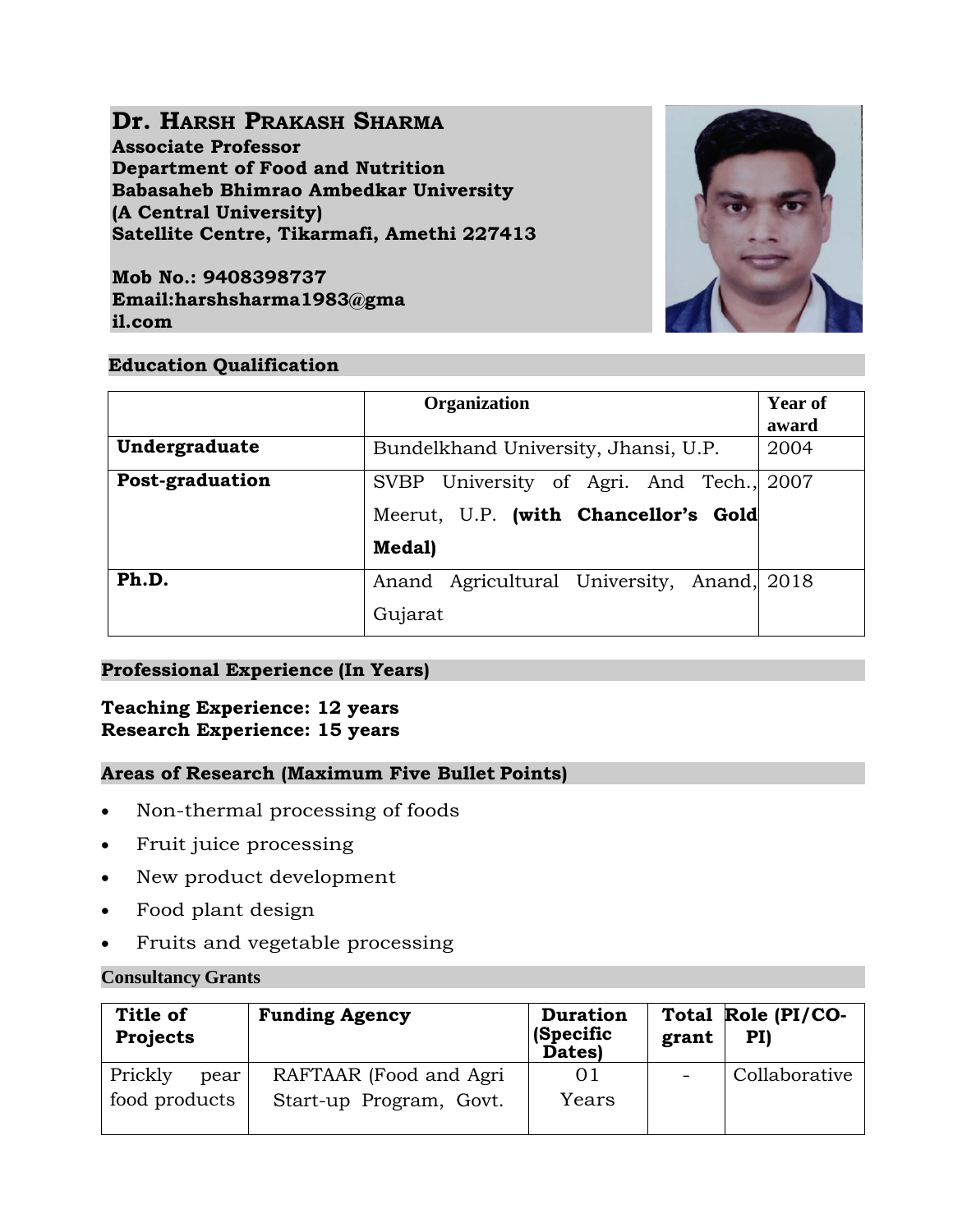|                  | of India)               | (2019) |               |
|------------------|-------------------------|--------|---------------|
|                  |                         |        |               |
| Lemon Drying     | RAFTAAR (Food and Agri  | 01     | Collaborative |
|                  | Start-up Program, Govt. | Years  |               |
|                  | of India)               | (2019) |               |
| <b>Beetroot</b>  | RAFTAAR (Food and Agri  | 01     | Collaborative |
| products         | Start-up Program, Govt. | Years  |               |
|                  | of India)               | (2020) |               |
| Peanut           | RAFTAAR (Food and Agri  | 01     | Collaborative |
| products         | Start-up Program, Govt. | Years  |               |
|                  | of India)               | (2020) |               |
| <b>Beverages</b> | RAFTAAR (Food and Agri  | 01     | Collaborative |
|                  | Start-up Program, Govt. | Years  |               |
|                  | of India)               | (2020) |               |
| Processed        | RAFTAAR (Food and Agri  | 01     | Collaborative |
| food             | Start-up Program, Govt. | Years  |               |
|                  | of India)               | (2020) |               |

## **Publications**

## **International**

- 1. **Harsh P. Sharma,** Arpit H Patel, Mahendra Pal (2021). Effect of plasma activated water (PAW) on fruits and vegetables. American Journal of Food and Nutrition, 9 (2), 60-68.
- 2. Vaishali, **Harsh P. Sharma**, Alka Sharma and A. Nema and R.R. Gajera (2019). Effect of shellac coating on minimally processed grapes. International Journal of Chemical Studies, 7(2): 1843-1848.
- 3. Sardar NR, Prasad RV, **Sharma HP**, Bhatt HG, Tagalpallewar GP and Fenn BN (2018). Supercritical fluid extraction of essential oil from cryo ground ajwain seed. International Journal of Chemical Studies, 6(6), 27-31.
- 4. RR Gajera, Anurag Nema, **Harsh P Sharma** and DC Joshi (2018). Processing and quality evaluation of bottle gourd (L. siceraria) juice. International Journal of Chemical Studies, 6(3), 2727-2731.
- 5. **Sharma, Harsh P.**, Patel, Hiral, Sharma, Sugandha and Vaishali (2014). Enzymatic Extraction and clarification of juice from various fruits- A review. Critical Reviews in Food Technology and Nutrition, 57(6), 1215-1227.
- 6. **Sharma H. P.,** Sharma S, Vaishali and Prasad K. (2015). Application of non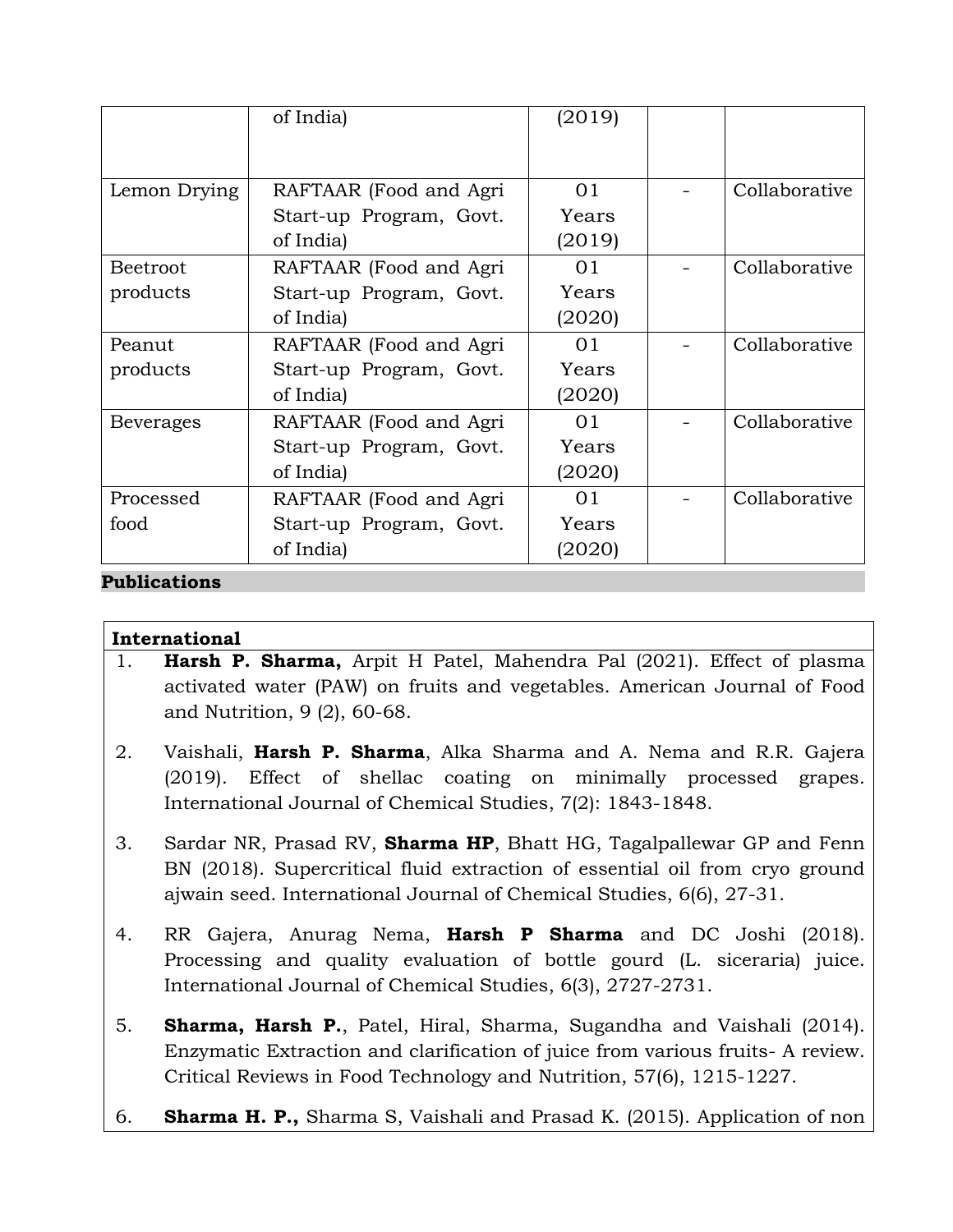thermal clarification in fruit juice processing- A review. South Asian Journal of Food Technology and Environment, 1(1):15-21.

- 7. Sharma S., **Sharma H. P.** and Prasad K. (2015). Effect of roasting on comparative physical characteristics of linseed Kernels. South Asian Journal of Food Technology and Environment, 1(1):58-63.
- 8. Pendre, N.K., Nema, Prabhat K., **Sharma, Harsh P.**, Rathor, S.S. and Kushwah, S.S. (2011). Effect of drying temperature and slice size on quality of dried okra (Abelmoschus esculentus (L.) Moench). Journal of Food Science Technology, 49(3):378-381.
- 9. Chakraborty, Subir K., Kumbhar, B. K., Chakraborty, Shalini, Yadav, Pravesh and **Sharma, Harsh Prakash** (2010). Colour Characteristics and overall Acceptability of Fiber Enriched Biscuits: A Response Surface Approach. International Journal of Food Engineering, **6(6),** 1-12.

## **National**

- 1. Vaishali, **Harsh P. Sharma**, Uttam Dholu, Sugandha Sharma and Arpit Patel (2020). Effect of freezing systems and storage temperatures on overall quality of perishable food commodities. The Pharma Innovation Journal, 9(9):114-122.
- 2. **Harsh P. Sharma**, Vaishali, Arpit Patel, Sugandha Sharma and S. H. Akbari (2020). Preservation effects of high pressure processing on overall quality of fruit juices. The Pharma Innovation Journal, 9(9):123-131.
- 3. **Harsh P. Sharma**, Sugandha Sharma, Vaishali and P. K. Nema (2020). Physico-chemical and functional properties of flour prepared from native and roasted whole linseeds. Journal of Pharmacognosy and Phytochemistry, 9(5):1428-1433.
- 4. **Harsh P. Sharma**, Subir K. Chakraborty and Hiral Patel (2019). Process parameter optimization of enzyme-aided juice extraction of wood apple (Feronia Limonia). Agricultural Research, Published online on 22 November, 2019, (Springer Journal) (https://doi.org/10.1007/s40003-019-00436-4)
- 5. Vaishali, **Harsh P. Sharma**, Samsher,Vipul Chaudhary, Sunil and Mithun Kumar (2019). Importance of edible coating on fruits and vegetables: A review. Journal of Pharmacognosy and Phytochemistry, 8(3): 4104-4110.
- 6. N. U. Joshi, A. K. Gupta, **H. P. Sharma**, Mohan Singh and Alpana Singh (2019). Gamma Irradiation of Fruits and Vegetables. Technofame- A journal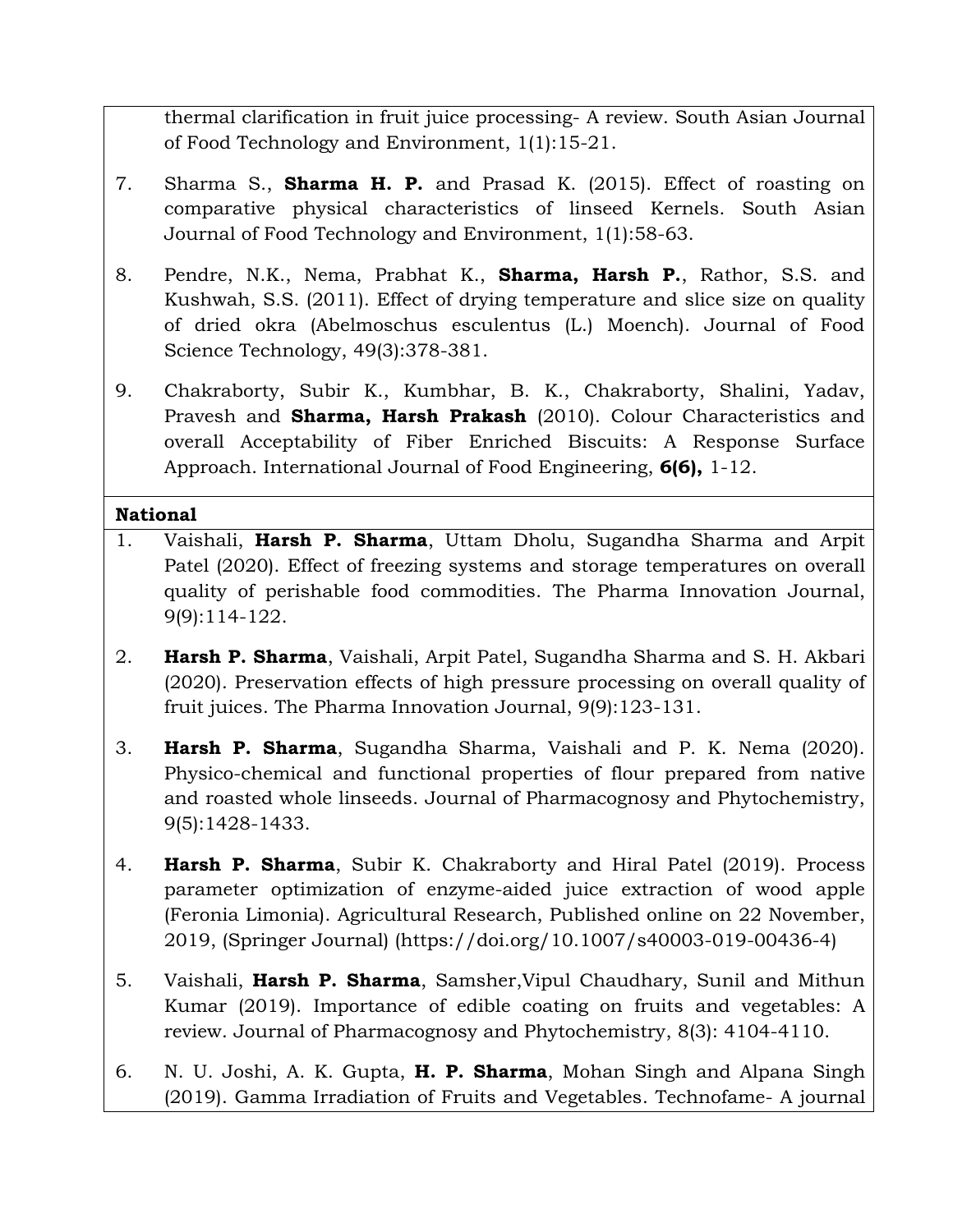of multidisciplinary Advance Research, 8(1): 144-146.

- 7. **Sharma, Harsh P.** and Joshi, D.C. (2016). Effects of juice extraction techniques on juice recovery and total soluble solids of wood apple (*Faronia Limonia*) juice. Research in environment and life sciences, 9(12), 1497- 1500. **(NAAS Rating: 4.09)**
- 8. **Sharma, Harsh P.**, Sharma, Sugandha, Vaishali and Patel, Hiral (2014). Effect of storage conditions on the Bio-chemical quality of lemon drink. Journal of Food Research and Technology. 2(4):158-164.
- 9. **Sharma, Harsh P.**, Patel, Hiral, Sharma, Sugandha and Vaishali (2014). Study of physico-chemical changes during Wood Apple (Feronia Limonia) maturation. Journal of Food Research and Technology. 2(4):148-152.
- 10. **Sharma, Harsh P.**, Patel, Hiral, Sharma, Sugandha and Vaishali (2014). Enzymatic extraction and clarification of juice from various fruits-A review. Trends in Post Harvest Technology, 2(1), 1-14.
- 11. **Shar***ma,* **Harsh P.**, Singh, S.K and Sharma, Ruchi (2010). Development of mixed fruits Squash of Pineapple and Pomegranate**,** Journal of Beverage and Food world. 37(4), 55.
- 12. **Sharma, Harsh P.**, Chakraborty, Subir K. and Nema, Prabhat K. (2010). Mechanism and designs of pulse electric field food processing chambers: An Overview. Journal of Beverage and Food world, 37 (3):33.
- 13. Chandra, Suresh, Kumari, Durvesh, Samsher, Goyal, S.K. and **Sharma, H.P.** (2009). Ginger: Processing, potential and therapeutic utility. Processed Food Industry.12 (4): 36-41.
- 14. Singh, S.K., **Sharma, H.P.**, Singh, Jaivir and Kumar, Vivek (2007). Evaluation of physico-chemical qualities of mixed fruits squash**,** Journal of Environment & Ecology; 25S (4):1040.

## **Book Chapters**

- 1. Vaishali, Samsher, **Harsh P. Sharma,** Vipul Chaudhary, Sunil, Ankur, M. Arya (2020). Engineering Properties of Agricultural Produce. Page: 75-84, New India Publishing Agency, New Delhi (National), ISSN/IBSN No: 978-93- 89130-44-7.
- 2. Vaishali, Samsher, **Harsh P. Sharma,** Vipul Chaudhary, Sunil, Mithun Kumar (2019). Thermal Properties of Foods. Novel Techniques in Food Packaging (2019). Research Trends in Food Technology and Nutrition, Page: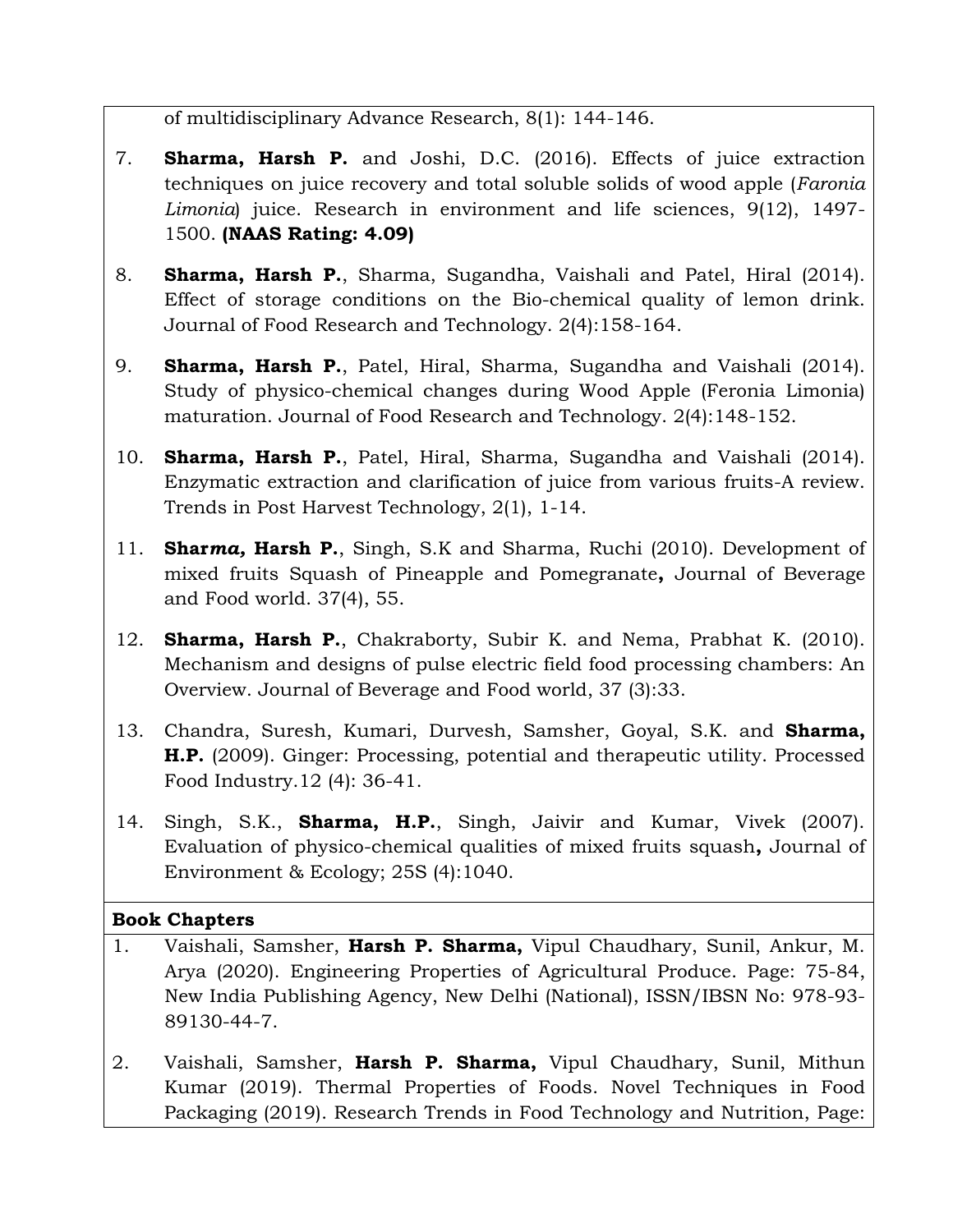63-79, Akinik Publication, New Delhi. (National), ISSN/IBSN No: 978-93- 53356-65-1.

- 3. S. H. Akbari, **Harsh P. Sharma** and V. D. Kukadiya (2019). Energy management in Fruits and Vegetables Processing Industries. Renewable energy for Environmental Protection and Energy Conservation. Page: 59-66 Publication: CAE&T, AAU, Anand (National), ISSN/IBSN No: EDU:4:28:2019:30
- 4. **Harsh P. Sharma**, S. K. Chakraborty, H. Pandey (2019). Cleaning and Grading in Food Processing (2019). Unit Operations in Food Engineering, New India Publishing Agency, New Delhi. (Accepted) (National), ISSN/IBSN No: 978-93-87973-13- 8
- 5. Subir Kumar Chakraborty and **Harsh Prakash Sharma** (2019). Size reduction. Unit Operations in Food Engineering, New India Publishing Agency, New Delhi. (Accepted) (National), ISSN/IBSN No: 978-93-87973-13- 8
- 6. Subir Kumar Chakraborty and **Harsh Prakash Sharma** (2019). Evaporation. Unit Operations in Food Engineering, New India Publishing Agency, New Delhi. (Accepted) (National), ISSN/IBSN No: 978-93-87973-13- 8
- 7. H. Pandey, **Harsh P. Sharma**, D. C. Joshi and H. N. Mishra (2019). Food Extrusion: Basic concepts and applications. Unit Operations in Food Engineering, New India Publishing Agency, New Delhi. (Accepted) (National), ISSN/IBSN No: 978-93-87973-13- 8
- 8. **Harsh P. Sharma**, Aditya Madan and D. C. Joshi (2019). Clarifying agents. Encyclopedia of Food Chemistry, Page: 53- 60, Elsevier Publication, Netherlands. (International), ISSN/IBSN No: 978-0-12-814045-1
- 9. **Harsh P. Sharma** and D. C. Joshi (2016). Techniques of extraction of juice from wood apple (Feronia Limonia). Food Process Engineering and Technology, (Page: 178-85, Excel India Publishers, New Delhi. (National), ISSN/IBSN No: 978-93-86256-30- 0
- 10. **Harsh P. Sharma**, M. Pal and D. C. Joshi (2016). Personal hygiene and dairy plant sanitation: An HR management perspective. Human Resource Management in Indian Dairy Sector, Page: 194-201, Publisher: SMC College of Dairy Science, Anand, Gujarat. (National), ISSN/IBSN No: 978-81- 931704-3- 4
- 11. **Harsh P. Sharma** and D. C. Joshi (2016). Edible packaging of fruits and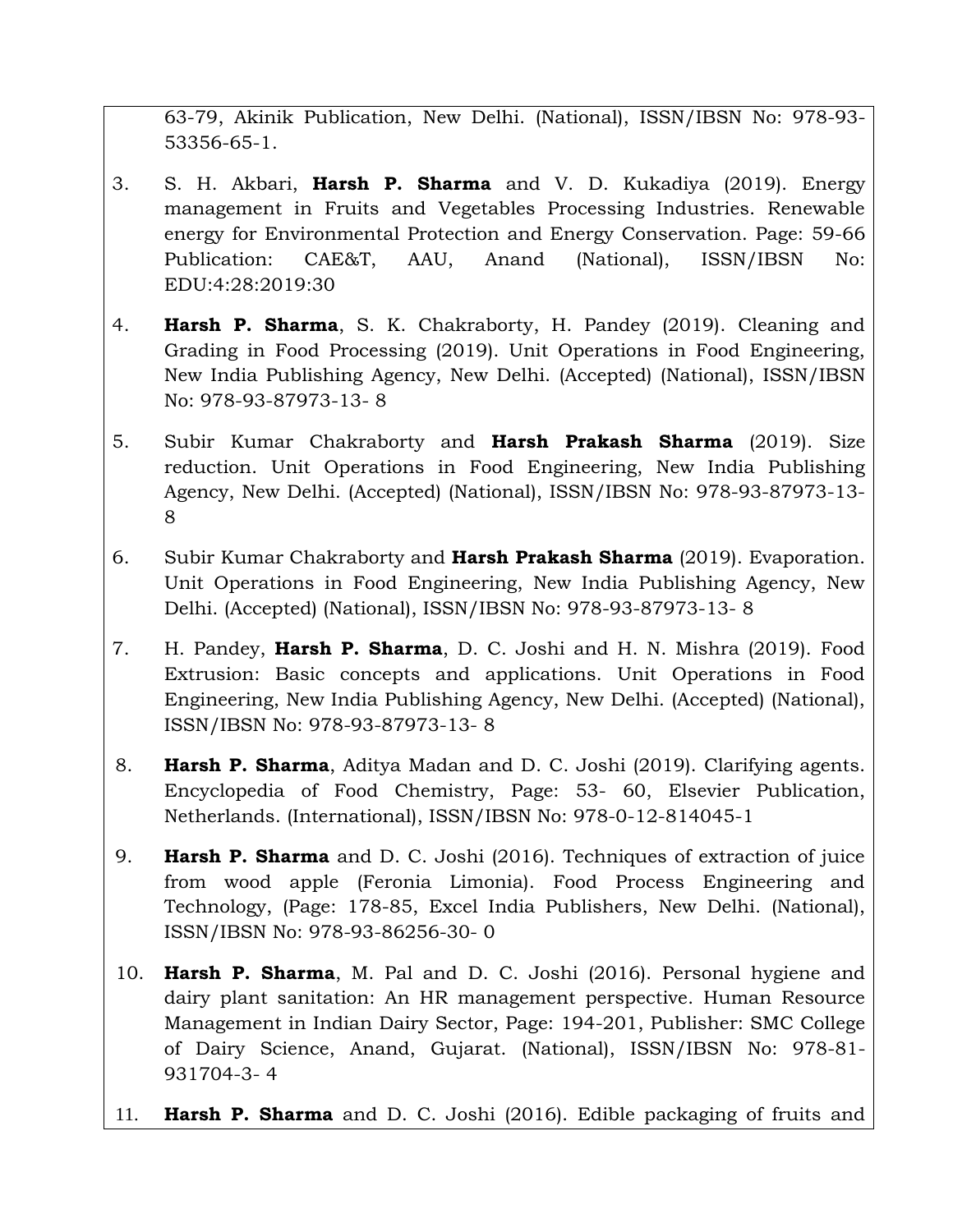vegetables. Indian Agriculture and Farmers, Page: 103-109, Poddar Publication, Varanasi, U.P. (National), 978-93-84215-53- 8

#### **Research Supervision**

|                      | Completed                | Ongoing                  |
|----------------------|--------------------------|--------------------------|
| PG/M.Phil            | 36                       | -                        |
| Ph.D                 | $\overline{\phantom{a}}$ | -                        |
| <b>Post-Doctoral</b> | $\overline{\phantom{0}}$ | $\overline{\phantom{0}}$ |

#### **Honors, Recognition and Awards**

- Selected for **"Young Scientist Award- 2020"** by Society for World Environment, Food and Technology, at Lucknow, Uttar Pradesh, India.
- Selected for a prestigious fellowship "**Visiting Scientist fellowship-2019"** by Indian National Science Academy (INSA), New Delhi India to handle a research project at Central Food Technological Research Institute, Mysuru, Karnataka.
- Selected for very prestigious international travel bursary **"Seligman APV Travel Grant"** by Society of Chemical Industry (SCI), London, to attend an International Conference on Food Processing Technology at Paris, France in October, 2017.
- Selected for **"Best Teacher Award"** by Anand Agricultural University, Anand, Gujarat in University Convocation, India in 2017.
- Selected for **"SAARS Excellence in Teaching Award"** by Scientific Advance Agriculture Research Society (SAARS), Uttar Pradesh, India at Banaras Hindu University (BHU), Varansi, U.P. in 2015.
- Selected for **"Outstanding Performance Award"** in an ICAR sponsored Summer School by Maharana Pratap University of Agriculture & Technology, Udaipur, Rajasthan, India in 2015.
- Got **"Certificate of Appreciation"** by CFPTBE, Anand Agricultural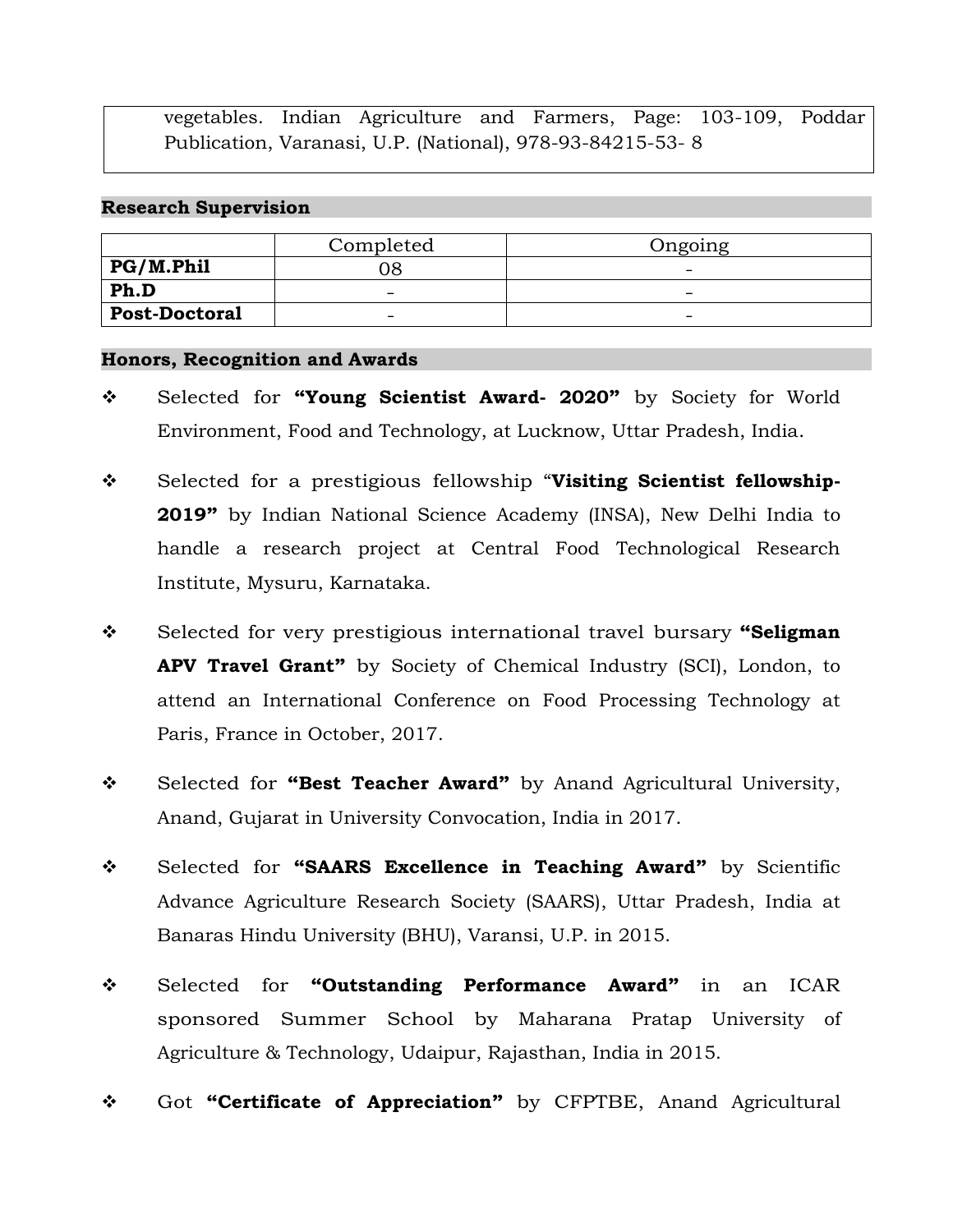University for successfully organizing "ADROIT-2014" (A National Tech-Fest) at College of Food Processing Technology and Bio-energy, in 2015.

- Selected for **"Excellent Performance Award"** for successful commissioning of Five Star and Gems plant as "Team Leader" by Vice President of Cadbury India Ltd. At Baddi, Himachal Pradesh in 2009.
- Awarded **"Chancellor's Gold Medal"** in Mater of Technology (M. Tech.) by Hon'ble Governor of Uttar Pradesh for getting highest OGPA in all courses at S.V.B.P University of Agriculture and Technology, Meerut, U.P. in 2007.

### **Membership of Professional Bodies**

- Life member, Association of Food Scientists and Technologists (AFSTI), Mysore.
- Life member, The Indian Society for Technical Education (ISTE), New Delhi.
- $\div$  Life member, The Indian Science Congress Association (ISCA), New Delhi.
- Life member, Scientific Advance Agriculture Research Society (SAARS), Uttar Pradesh.
- Life member, Indian society of Agricultural Engineers (ISAE), New Delhi.
- Life member, Society for World Environment, Food and Technology (SWEFT), Uttar Pradesh.

### **Seminar/Conference/Symposia /Workshops Organized**

- 1. Scientific committee member of 9th International Conference on Fermented Foods, Health Status, and Social Well-being organized by Swedish South Asian Network on Fermented Foods (SASNET-FF) at Anand Agricultural University, Anand, Gujarat from December, 13-14, 2019.
- 2. Co-convener of National Tech-Fest on Food Processing Technology on the occasion of World Food Day organized by College of Food Processing Technology and Bio-energy, AAU, Anand, Gujarat, from October 16-17, 2019.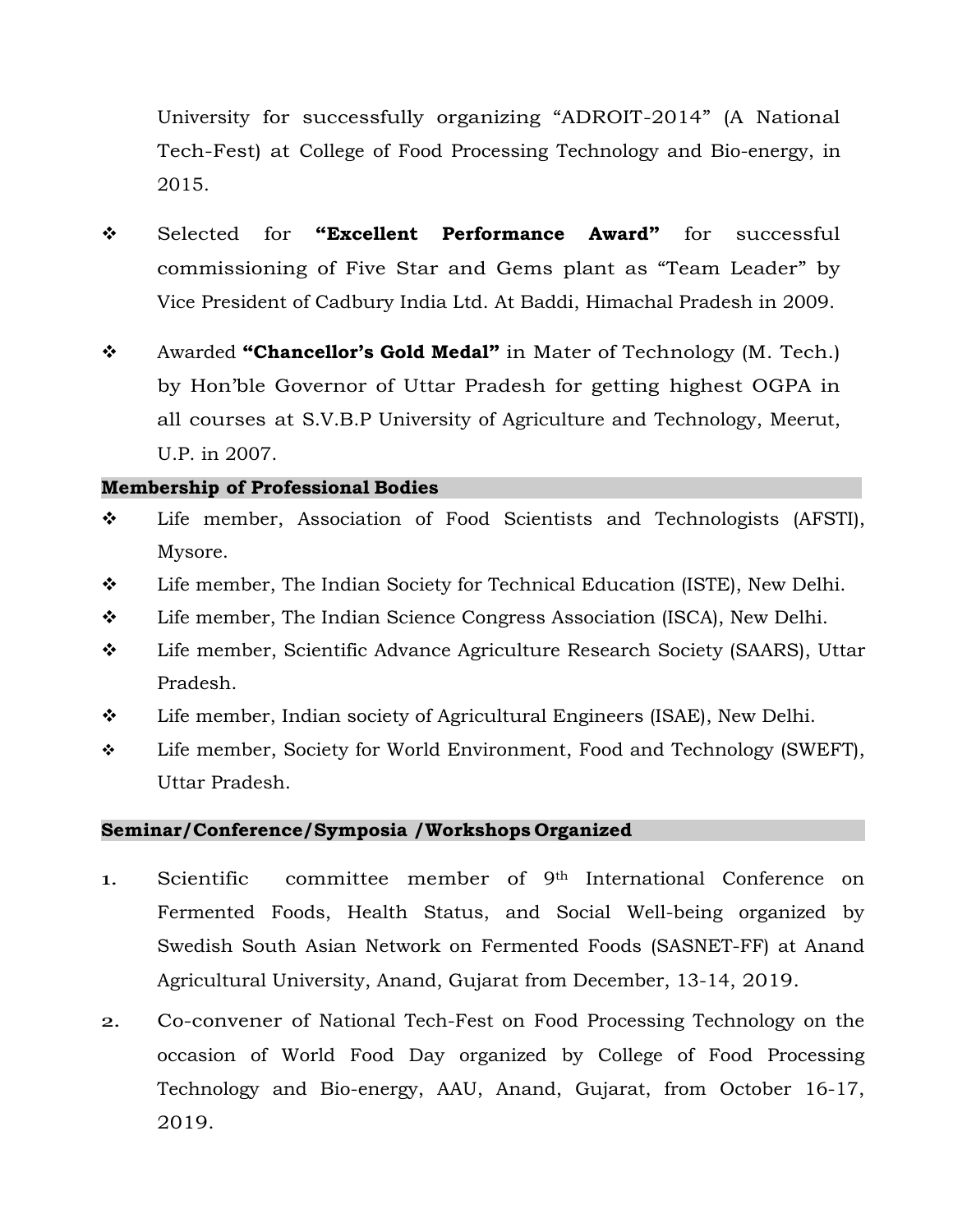3. Co-coordinator of New Product Development event (NPD) in Technical Festival (ADROIT) organized by College of Food Processing Technology and Bio-energy, Anand Agricultural University, Anand, Gujarat, from October 15- 16, 2014.

## **Countries Visited**

- $\div$  FRANCE
- **❖** BELGIUM
- $\div$  NETHERLANDS
- $\div$  GERMANY

## **Invited Lectures/Talks/Chair/Co-Chair in Seminar/Conference/Symposia /Workshops**

- Expert lecture on "Value addition of medicinal and aromatic plants" in Training on farming of medicinal and aromatic plants organized by BA College of Agriculture, Anand Agriculture University, Anand on 03/01/2020.
- \* Expert lecture on "Fishery, poultry & meat industries" in Training on Food processing management organized by Anand Agriculture University, Anand on 20/12/2019.
- Expert lecture on "Fishery, poultry & meat industries" in Training on Food processing management organized by Anand Agriculture University, Anand on 05/02/2019.
- Expert lecture on "Food processing plants at Experiential Learning Units" in Training on Value addition in food processing technology organized by Anand Agriculture University, Anand on 05/02/2019.
- Expert lecture on "Canning and snacks food production at Experiential Learning Units" in Training on Food processing technology organized by Anand Agriculture University, Anand on 09/01/2019.
- Expert lecture on "Food processing plants at incubation centre" in Training on Food processing technology organized by Anand Agriculture University, Anand on 02/01/2019.
- Expert lecture on "Canning and snacks food production at Experiential Learning Units" in Training on Value addition in food processing technology organized by Anand Agriculture University, Anand on 27/12/2018.
- Expert lecture on "Canning and snacks food production at Experiential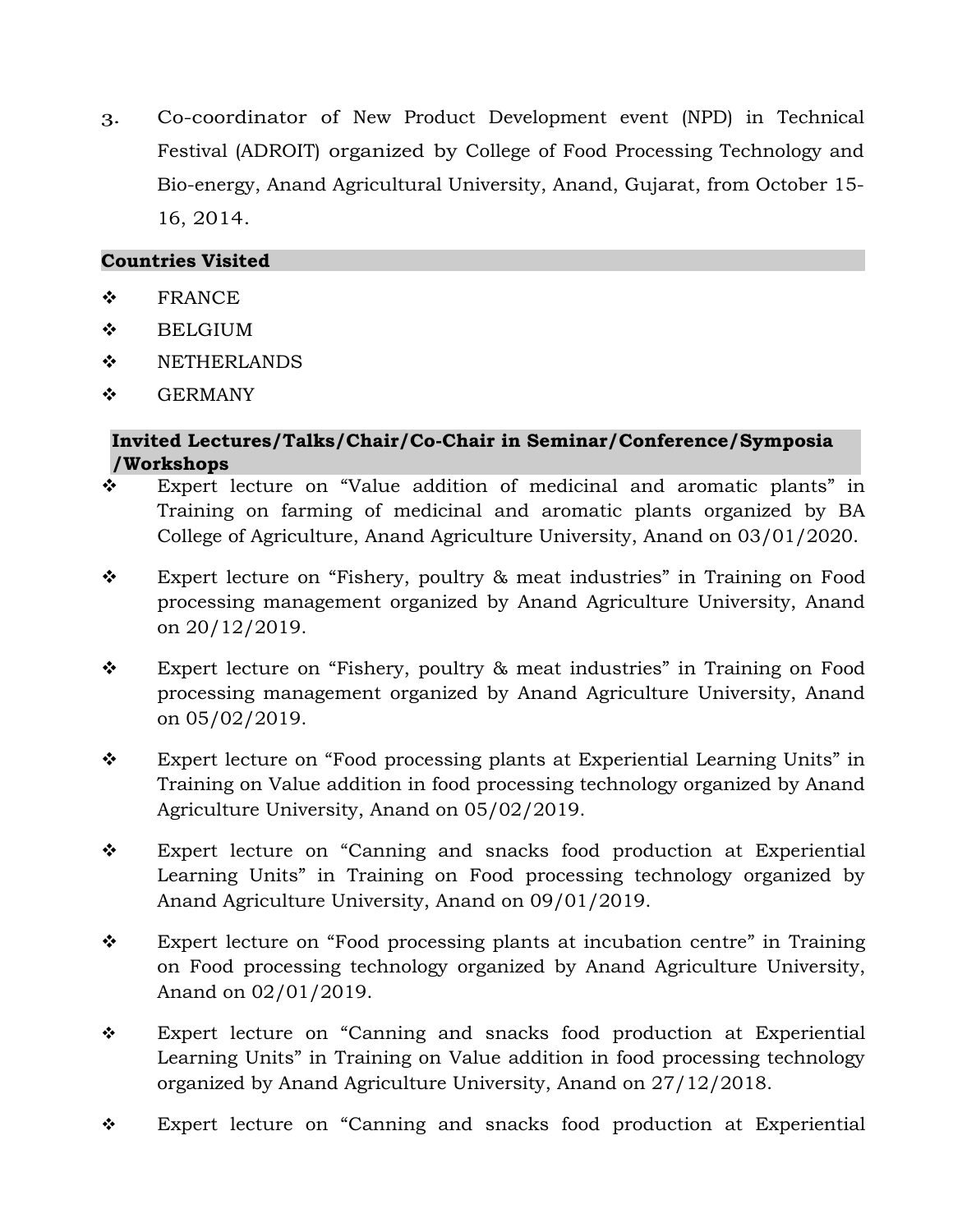Learning Units" in Training on Food processing technology organized by Anand Agriculture University, Anand on 19/12/2018.

- Expert lecture on "Canning and snacks food production at Experiential Learning Units" in Training on Food processing technology organized by Anand Agriculture University, Anand on 01/11/2018.
- Expert lecture on "Value addition of medicinal and aromatic plants" in Training on farming of medicinal and aromatic plants organized by BA College of Agriculture, Anand Agriculture University, Anand on 24/10/2018.
- Expert lecture on "Value addition of medicinal and aromatic plants" in Training on farming of medicinal and aromatic plants organized by BA College of Agriculture, Anand Agriculture University, Anand on 05/10/2018.
- \* Expert lecture on "Food processing plants at incubation centre" in Training on Food processing technology organized by Anand Agriculture University, Anand on 05/10/2018.
- Expert lecture on "Value addition of medicinal and aromatic plants" in Training on farming of medicinal and aromatic plants organized by BA College of Agriculture, Anand Agriculture University, Anand on 06/09/2018.
- Expert lecture on "Food plants at Experiential Learning Units" in Training on Food processing technology organized by Anand Agriculture University, Anand on 29/08/2018.
- Expert lecture on "Value addition of medicinal and aromatic plants" in Training on farming of medicinal and aromatic plants organized by BA College of Agriculture, Anand Agriculture University, Anand on 09/08/2018.
- \* Expert lecture on "Juice and beverage: Industry and products" in Training on Food processing organized by Anand Agriculture University, Anand on 29/01/2018.
- Expert lecture on "Canning of Fruits" in Training on Food processing technology organized by Anand Agriculture University, Anand on 19/12/2017.
- Expert lecture on "Amla: value-added products" in Training on Food processing organized by Anand Agriculture University, Anand on 30/08/2016.
- \* Expert lecture on "Fishery, poultry and meat industries" in Short term training programme on food processing management organized by Anand